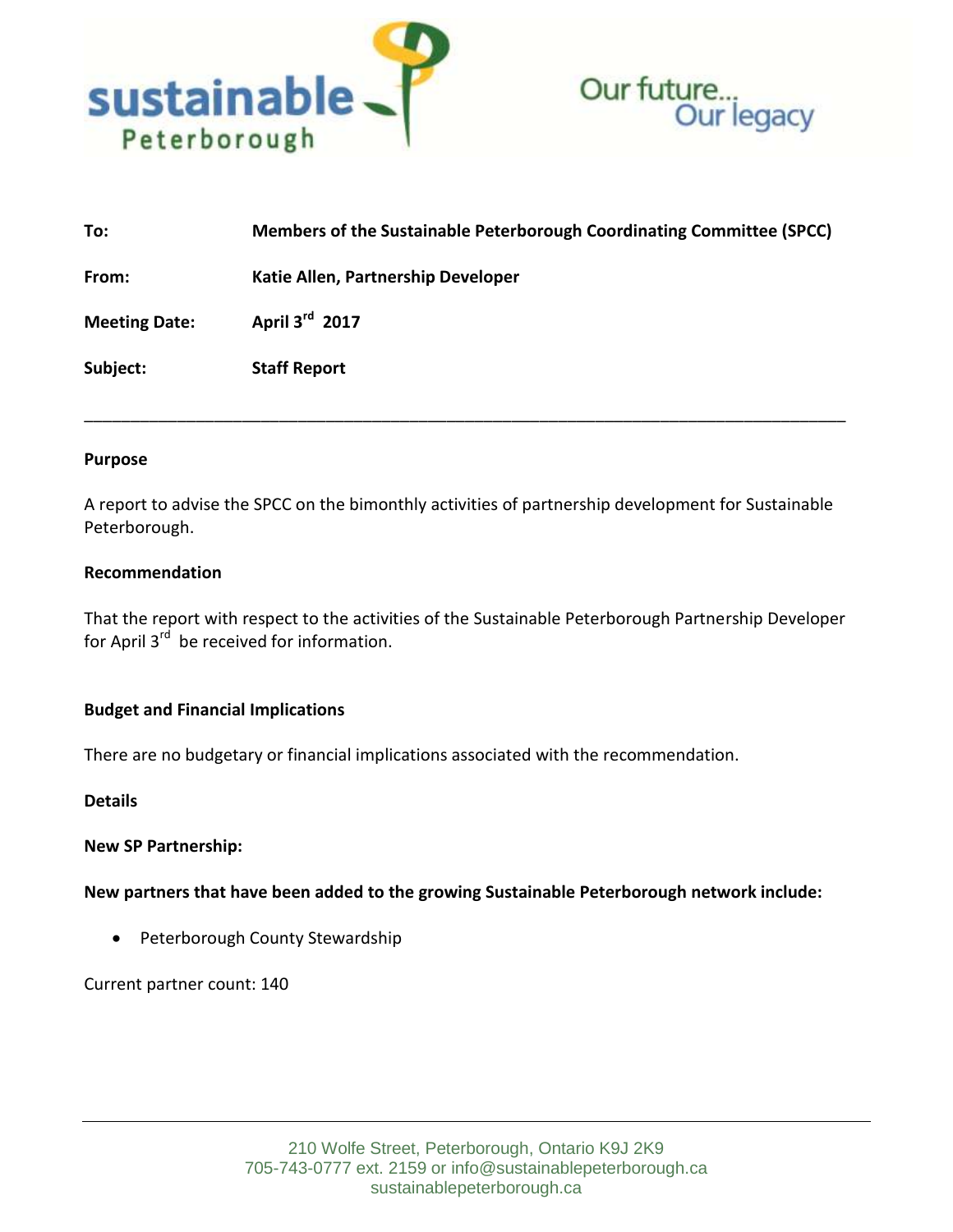

# **Plan Alignment and Partnership Strategy:**

Partnership award event planning is ongoing, and will ramp-up in the next few weeks. Partnership communication via email, and social media is successful, with positive partner feedback and engagement. I am working on promoting partner initiatives to elevate their social media presence, and highlight partner events, initiatives and broader community partner projects. As well, I have been engaging partners regarding partnership award nomination packages, and event information.

I attended the Bee City community collaborative meeting in March to discuss moving forward designation for a Bee City designation for Peterborough. The collaborative is composed of SP partners, my capacity was to provide support and input where needed.

## **Social media analytics:**

**Twitter** 

| <b>Month</b> | <b>Tweet Impression</b> | <b>Profile Visit</b> | <b>Mention</b> |
|--------------|-------------------------|----------------------|----------------|
| February     | 3,971                   | 156                  |                |
| March        | 14,007                  | 215                  | 24             |

Facebook

| <b>Month</b> | <b>Page Views</b> | <b>Page Shares</b> | <b>Post Engagements</b> | Reached |
|--------------|-------------------|--------------------|-------------------------|---------|
| March        |                   | ົາ 1<br>ᅀ          | 364                     | 543     |

## **Next Steps**

I will continue to showcase partners via social media, to promote sustainable activities, events and projects. Planning, and promotion the SP Partner Awards Recognition Event will be the main focus for partnership development. Partnership recruitment is ongoing.

Submitted by,

Katie Allen Sustainable Peterborough Partnership Developer kallen@gpaedc.on.ca 705.957.3118